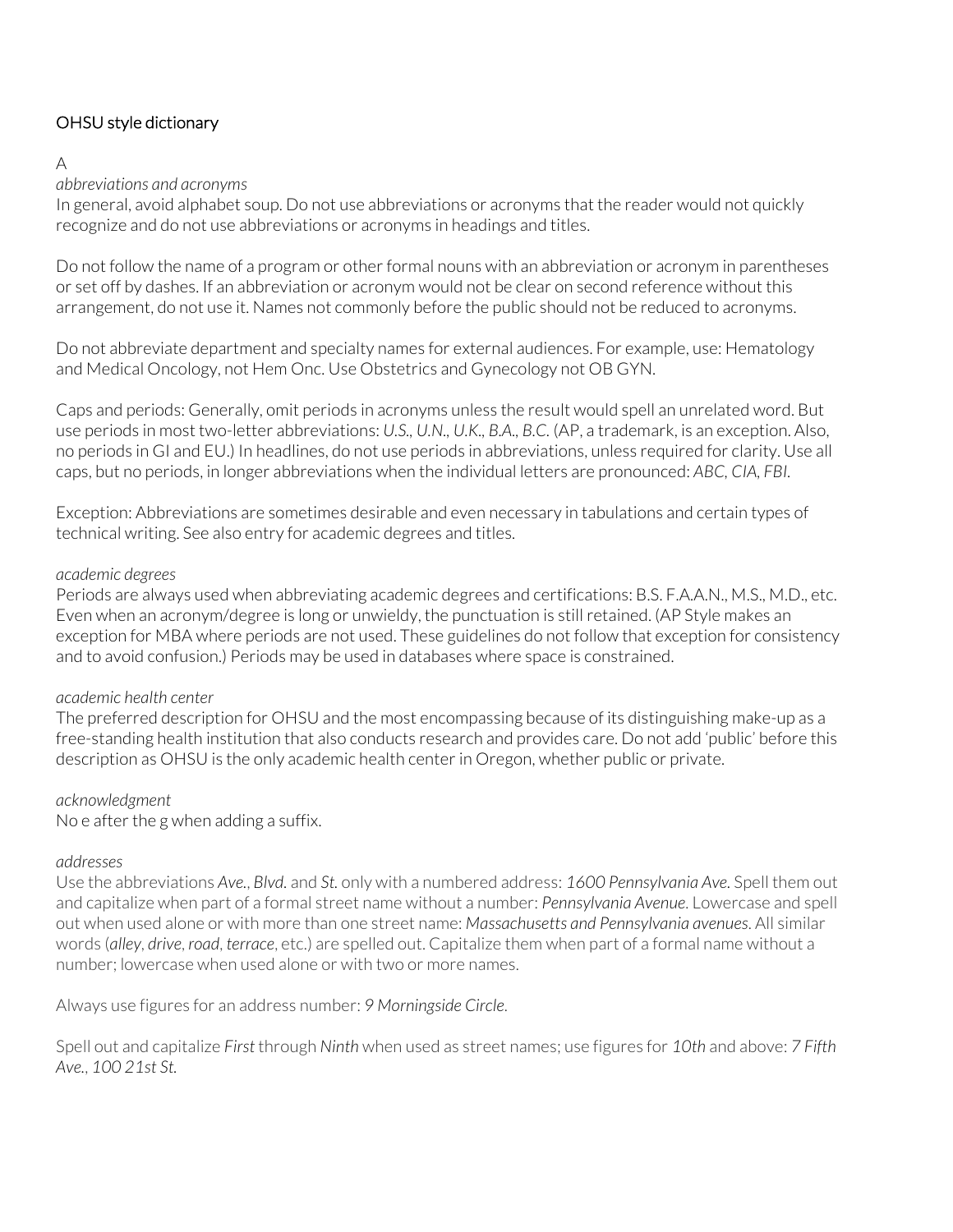Abbreviate compass points used to indicate directional ends of a street or quadrants of a city in a numbered address: *222 E. 42nd St., 562 W. 43rd St., 600 K St. NW*. Do not abbreviate if the number is omitted: *East 42nd Street, West 43rd Street, K Street Northwest*. Use periods in the abbreviation *P.O.* for P.O. Box numbers.

*afterward*

Not afterwards.

### *among/between*

Use between for two people or things. Use among for more than two*:*

- *Put the sign-in sheet between the name tags and the fliers.*
- *• I sat between Paul and Susan.*
- *• I found the book among the binders, folders and boxes.*
- *• Mark, Amy and I are among the newest employees.*

### *ampersand*

Uses in text always require spelling out and. The ampersand should not be used in place of and. Use an ampersand when it is part of a company's formal name or composition title: *House & Garden, Procter & Gamble, Wheeling & Lake Erie Railway.* 

In limited instances some units with long names may receive permission to visually represent their unit name with an ampersand with the OHSU master brand logo, or in header space online.

### *apostrophes*

Use apostrophes for possessives, not plurals, except with single letters.

- *She got straight A's. Mind your p's and q's.*
- *• I'm at my wits' end.*
- *• She learned her ABCs. He's among the VIPs.*
- *• Doernbecher is an excellent children's hospital.*

### *assure, ensure, insure (from the AP)*

Assure: to make sure or give confidence. *She assured us the statement was accurate.*

Ensure: to guarantee. *Steps were taken to ensure accuracy.*

Insure: refers only to insurance. *The policy insures his life.* 

### *attributions with quotes*

Use a consistent tense, says or said, throughout any given written communication. See also, entry under *tense.*

Use the conversational Smith said instead of said Smith unless you have additional information to add after the name: "*We won't tolerate any more of these shenanigans,"* said Jones. The words said and says suffice for most attributions. Next most common: added or adds. Words such as explained, commented and advised should be used sparingly.

Attributions should be included after the first sentence of a quote when possible, for readers to know who's talking. The balance of attributions should be either before the quote: *Said Smith, "We're very confident*." Or, very rarely, two sentences into the quote when an earlier attribution would spoil the flow of the quote.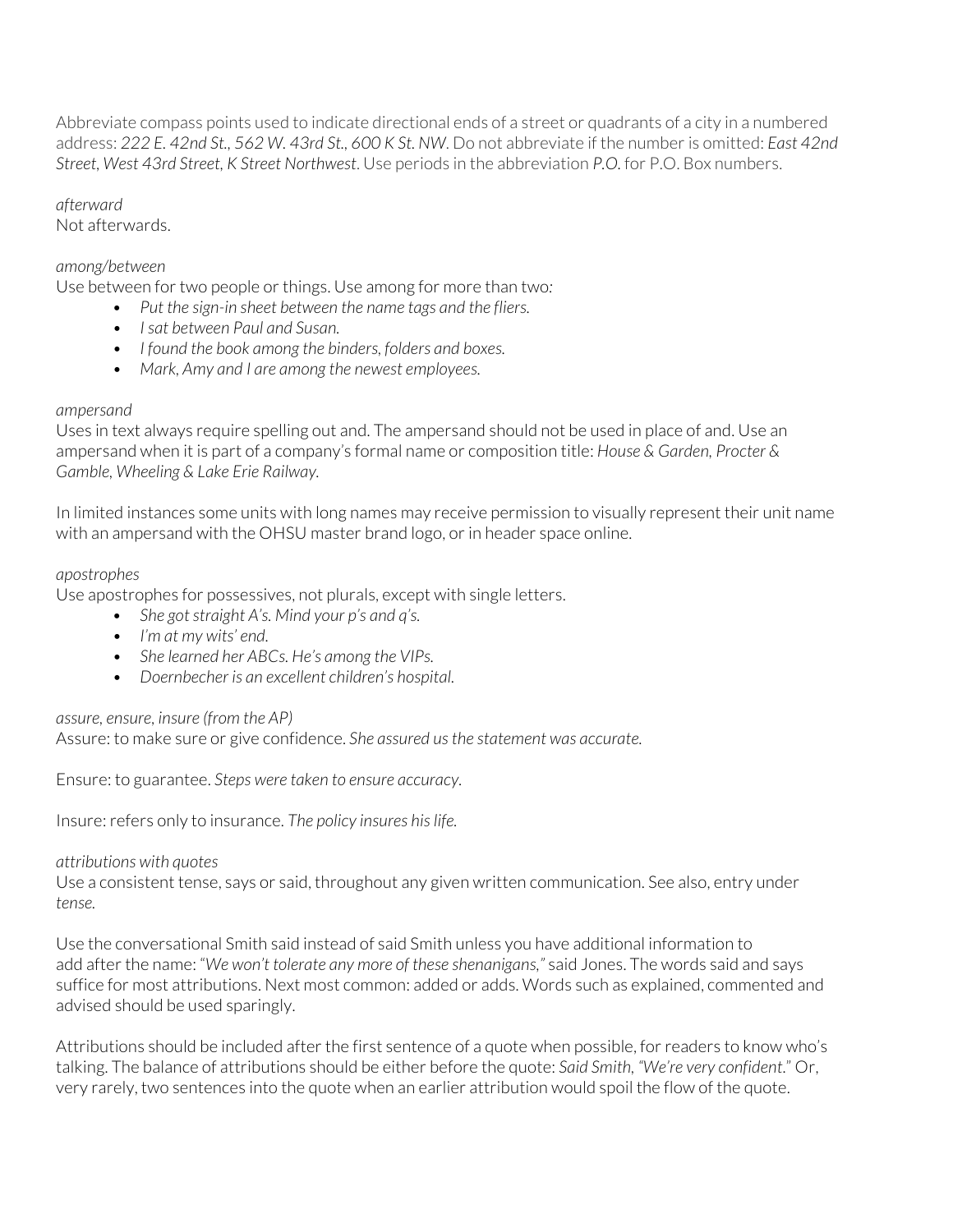B *backward* Not backwards.

*benefit, benefited, benefiting* Only one t when adding a suffix.

## *Boilerplate language*

Use consistent messaging when describing the institution: OHSU's singular purpose of improving health and well-being starts in Oregon and has global impact. We are the only academic health center in the state, but we're also nationally distinguished as a research university dedicated solely to advancing health sciences. This allows us to focus on discoveries to prevent and cure disease, on education that prepares physicians, dentists, nurses and other health professionals for the evolving health care environment, and on patient care that incorporates the latest advances. Based in Portland, we have more than 16,000 employees, operate the top-ranked adult and children's hospitals in Oregon, and secure competitive research funding of more than \$400 million. As a public organization, we also provide services for the most vulnerable Oregonians and outreach to improve health in communities across the state.

*bulleted lists*

- Include periods after bulleted items if those items are clauses or long phrases, or if they are short phrases that complete the statement introducing them. Do not use periods if the items resemble a shopping list, regardless of whether they complete the introductory statement.
- Capitalize the first letter of each item in a bulleted list.
- Do not use semi-colons after each bulleted item.

#### $\overline{C}$ *campuses*

OHSU has three campuses: The Marquam Hill Campus, the South Waterfront Campus and the West Campus. OHSU also has partners with campuses elsewhere around the state.

### *cancel, canceled, canceling, cancellation*

The l is only doubled when suffixes are added in the word cancellation.

### *capitalization*

Colons: Capitalize the first word after a colon if the word starts a complete sentence: *Then he made a promise: The research results will be available to scientists worldwide within 12 months.*

Departments are capitalized when referring to their proper names, but not in faculty titles referencing the specialty: It's *the Department of Pediatrics* but *Elisha DuBois, M.D., chairman of pediatrics.* 

Professional title: Capitalize when a formal title directly precedes a name: *"OHSU President Joe Robertson, M.D.*" Do not capitalize when set off from the name by punctuation: *OHSU's president, Joe Robertson, M.D.*, and Joe Robertson, M.D., president of OHSU. And don't capitalize an informal title: *ICU nurse Jane Smith.*  Capitalize chairman, chairwoman as a formal title before a name: *department Chairman, Julia Ford, committee.*

Do not capitalize a casual, temporary position: *meeting chairman Robert Jones.* Use chairperson, chair or cochair as preferred by your program or department.

A title with a signature on letterhead is the exception to the above guidelines: Joe, Robertson, M.D., President.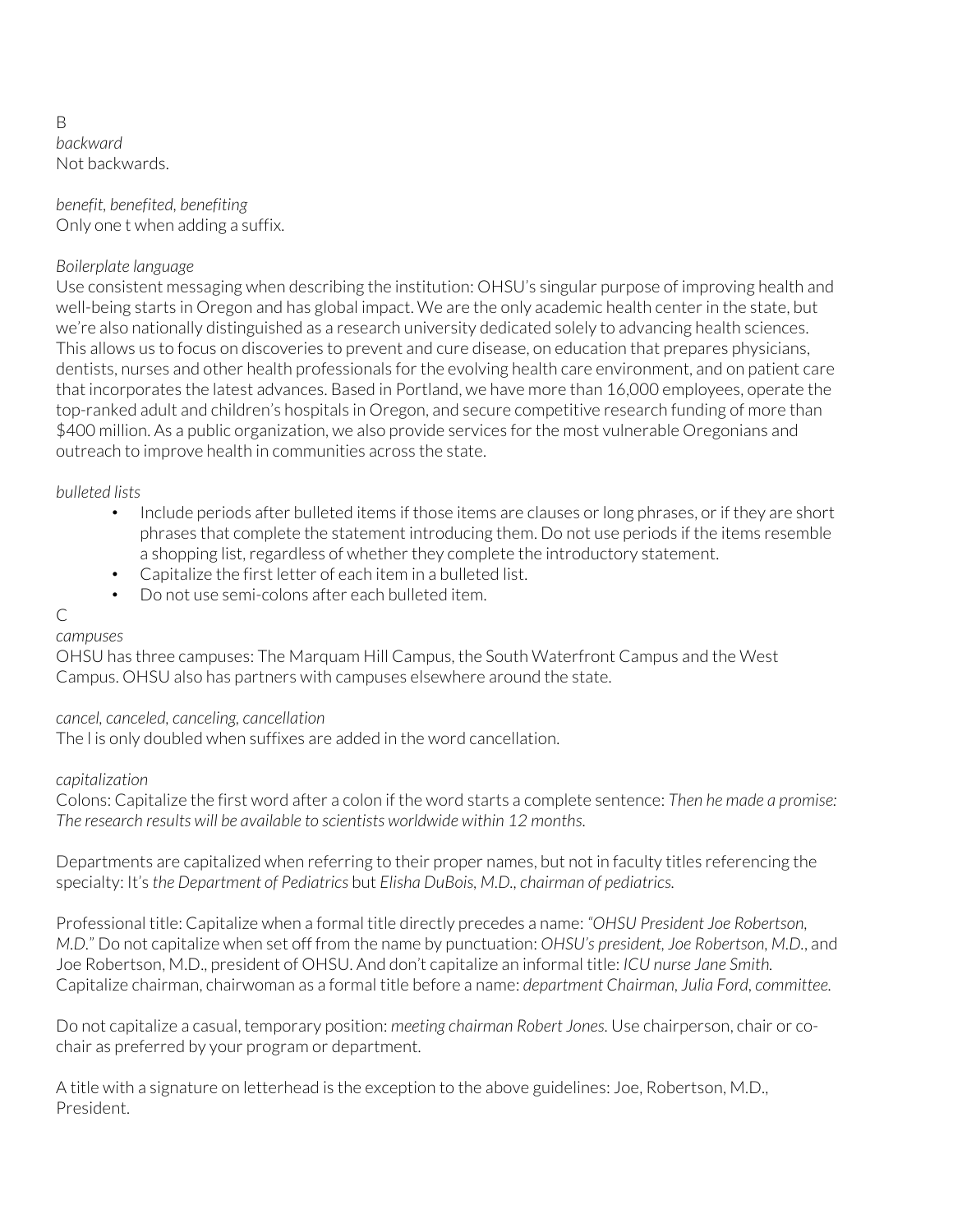Capitalize book titles (except the Bible and reference works) and the names of newspapers and magazines. Include magazine, journal, etc. lowercase and without italics unless it's part of the publication's formal name: *Harper's Magazine*, *Time* magazine, the journal *Nature*. See the composition titles section of the *AP Stylebook* for further clarification.

| This Heading Is in Title Case. Capitalize the       | This heading is in sentence case. Only the first |
|-----------------------------------------------------|--------------------------------------------------|
| principal words, including verbs, prepositions and  | word is capitalized.                             |
| conjunctions of four letters or more.               |                                                  |
| Title of a document or website: NICU Services at    | Subhead within a document, website, publication  |
| Doernbecher, The Economic Impact of OHSU            | such as brochure, poster or newsletter: Find a   |
|                                                     | provider, Infants younger than six months        |
| Titles in publications, such as a brochure, poster, | Headlines in press releases: OHSU cures cancer   |
| newsletter or magazine titles: You and Your Baby    | once and for all.                                |
| at Doernbecher, OHSU At a Glance                    |                                                  |
| Lecture titles: The 24-Hour Clock in Human          | All sentences within body copy, regardless of    |
| Health, The Promise of Gene Therapy                 | whether they are online or printed.              |

Although AP Stylebook does not stipulate within its guidelines where title or sentence case is used, the guidelines above represent the examples AP provides in the layout of its printed and online guides*.*

#### *captions, cutlines*

Use commas to set off information identifying the order of people in a photo: "*Celebrating the opening of the new Intracerebral Microchip Implantation Center are, from left, Kasper Gutman, M.D., and Joel Cairo, Ph.D."*

### *centers and institutes*

Centers and institutes cannot be created without the prior approval of the OHSU president. See the OHSU policy on Centers, Institutes and Legal Entities for background information.

*colons* See capitalization entry.

*combat, combated, combating* Only one t when adding a suffix.

#### *commas*

Do not use an Oxford comma in a simple series but do include it in a complex series. *He ate peas, carrots and celery. Not peas, carrots, and celery. The meal consisted of a roasted turkey that was stuffed with feta cheese and pine nuts, baked sweet potatoes with thyme, and a broccoli side dish.*

When linking two clauses with a conjunction use a comma to separate two clauses that could each stand as complete sentences. *She'll teach students a skill, and they'll be expected to demonstrate it.* 

### *CPR*

Fine for all references to cardiopulmonary resuscitation.

*CT scan*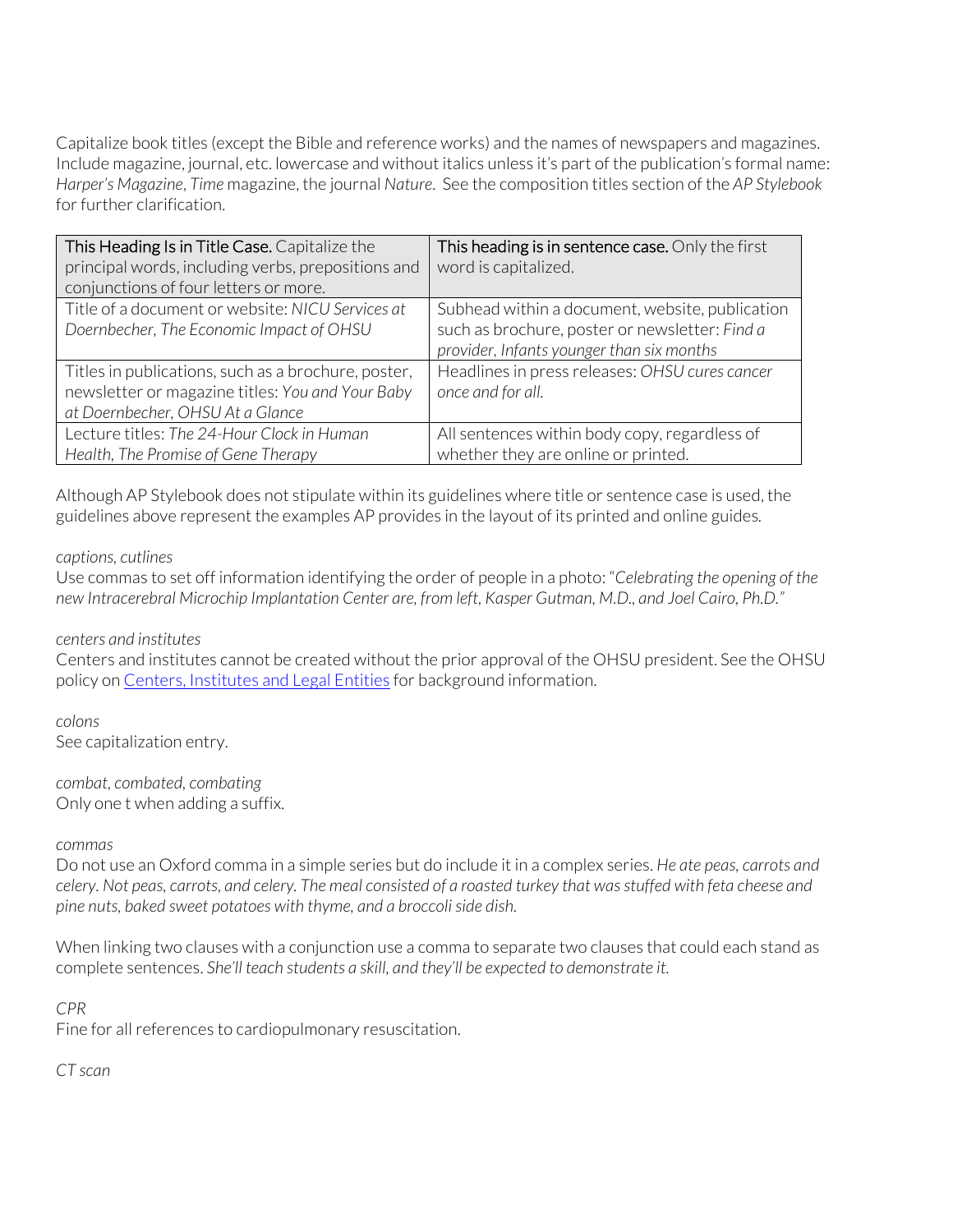# D

# *Dashes/hyphens*

Take care to use an em dash, not a hyphen, when you're setting off a phrase. Include a space before and after an em dash. If your keyboard doesn't have an em dash, insert one from the Symbols menu in Word.

- Phone listings: Use hyphens after area code and prefix. Do not use parentheses around area code. For example: 503-494-8311.
- An em dash ( ) with a space on either side is used to indicate an abrupt change in thought or an emphatic pause in a sentence.
- A hyphen (-) is a word joiner. Use it to avoid ambiguity or to form a single idea from two or more words.

# *dates and times*

Capitalize every month in all uses. When a month is used with a specific date, abbreviate only Jan., Feb., Aug., Sept., Oct., Nov. and Dec. Spell out months when using alone, or with a year alone: *The lectures will be held Feb. 16 and March 22 this year. Next year, both lectures will be held in February.*

When listing time of day: *11:30 a.m., 11 a.m. (not 11:00), 12 p.m. or noon, (never 12 noon).* AP Stylebook encourages "noon" over 12 p.m.

# *despite*

Preferred over "in spite of." It means the same thing and is shorter.

# *Doernbecher Children's Hospital*

On first reference, call it OHSU Doernbecher Children's Hospital. It can be Doernbecher Children's Hospital or Doernbecher in later references. Never use DCH for an external audience.

# *Doernbecher Children's Hospital Foundation*

Use full name or the acceptable shorter variation, the Doernbecher Foundation. The "the" is not capitalized except, when it begins a sentence.

The Doernbecher Foundation is not a division within OHSU Doernbecher Children's Hospital. It is a 501(c)(3) organization that exists to secure private philanthropic support for Doernbecher.

# *doctor, physician*

In peer-to-peer communications, the term "physician' is the preferred umbrella term for medical doctors, clearly distinguishing them from those who hold a doctoral degree in nursing, dentistry and research areas (Ph.D., D.N.Sc., D.D.S., D.V.M., etc.) but not a medical degree. Or consider using a physician specialty designation when appropriate: psychiatrist, surgeon, pediatrician, etc.

Note: in patient communications, the term "doctor" is preferred as it is more universally understood as long as it will not be confused with other care practitioners with doctorate degrees in the narrative.

On second reference, only the last name is used.

See also, entry under academic degrees and *titles*.

*Down syndrome* Do not refer to as Down's syndrome.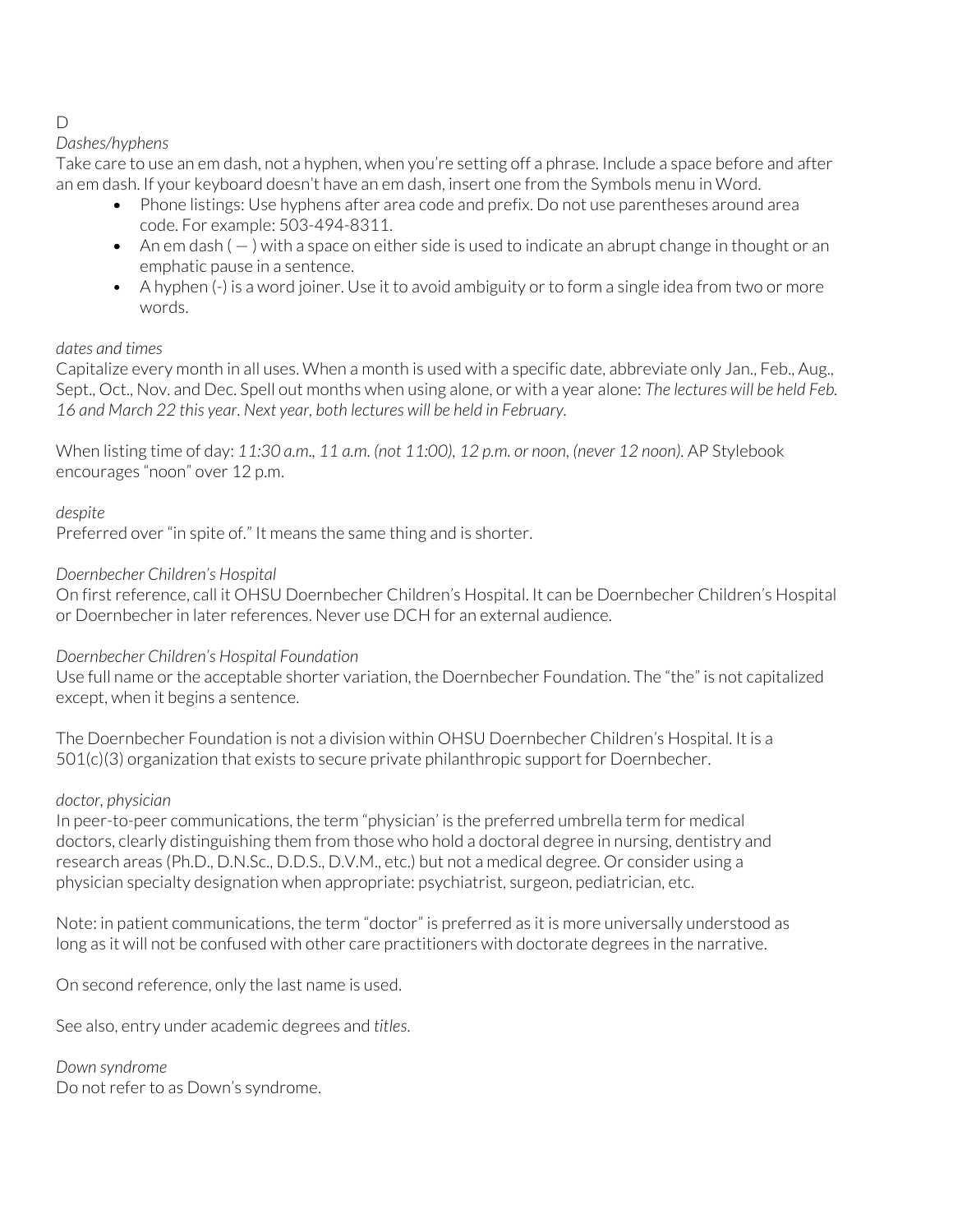## E

### *each other/one another*

Use each other for two people or things. Use one another for more than two.

- Chocolate and coffee were made for each other.
- The five friends shared the candy with one another.

#### *email*

This is an acceptable term in all references for electronic mail. Use a hyphen with other e- terms: e-book, e-business, e-commerce.

It's redundant to refer to contacting someone "by email at joe@schmuck.com". This also applies to telephone contact information. For example: Contact her at 503-494-8311 or Jane@ohsu.edu." When writing for printed communications, do not underline e-mail addresses and URLs. Such formatting helps call attention to a hyperlink on the Web, but it serves no comparable purpose in print.

#### *employee*

Employees cover everyone who is employed at OHSU. If you are referring to students, volunteers or contractors, you should call them out separately.

The term faculty is appropriate when referring to clinical, academic and/or research faculty, but faculty should not be used as a category distinct from employees; faculty is one category of employee.

Likewise, staff is appropriate in many circumstances, including medical staff, nursing staff and clinical staff. Staff is also appropriate when referring to any other defined group of employees. An exception is on the Tuality campus, where medical staff are considered a separate category.

### *exclamation point*

Use to make an emphatic point: to express a high degree of surprise, incredulity or other strong emotion.

Avoid overuse: Use a comma after mild interjections. End mildly exclamatory sentences with a period.

For placement within quotes: Place the mark inside quotation marks when it is part of the quoted material: "How wonderful!" he exclaimed. "Never!" she shouted.

Place the mark outside quotation marks when it is not part of the quoted material: *I hated reading Spenser's "Faerie Queene"!*

# F

*face-lift*

### *fewer/less*

Use fewer for individual and indivisible items, such as people. Use less for divisible and bulk quantities, such as time and money.

- *We have fewer than five pediatric neurosurgeons.*
- *I need to hear fewer excuses.*
- *I have less than \$5 in my pocket.*
- *We have to leave in less than an hour.*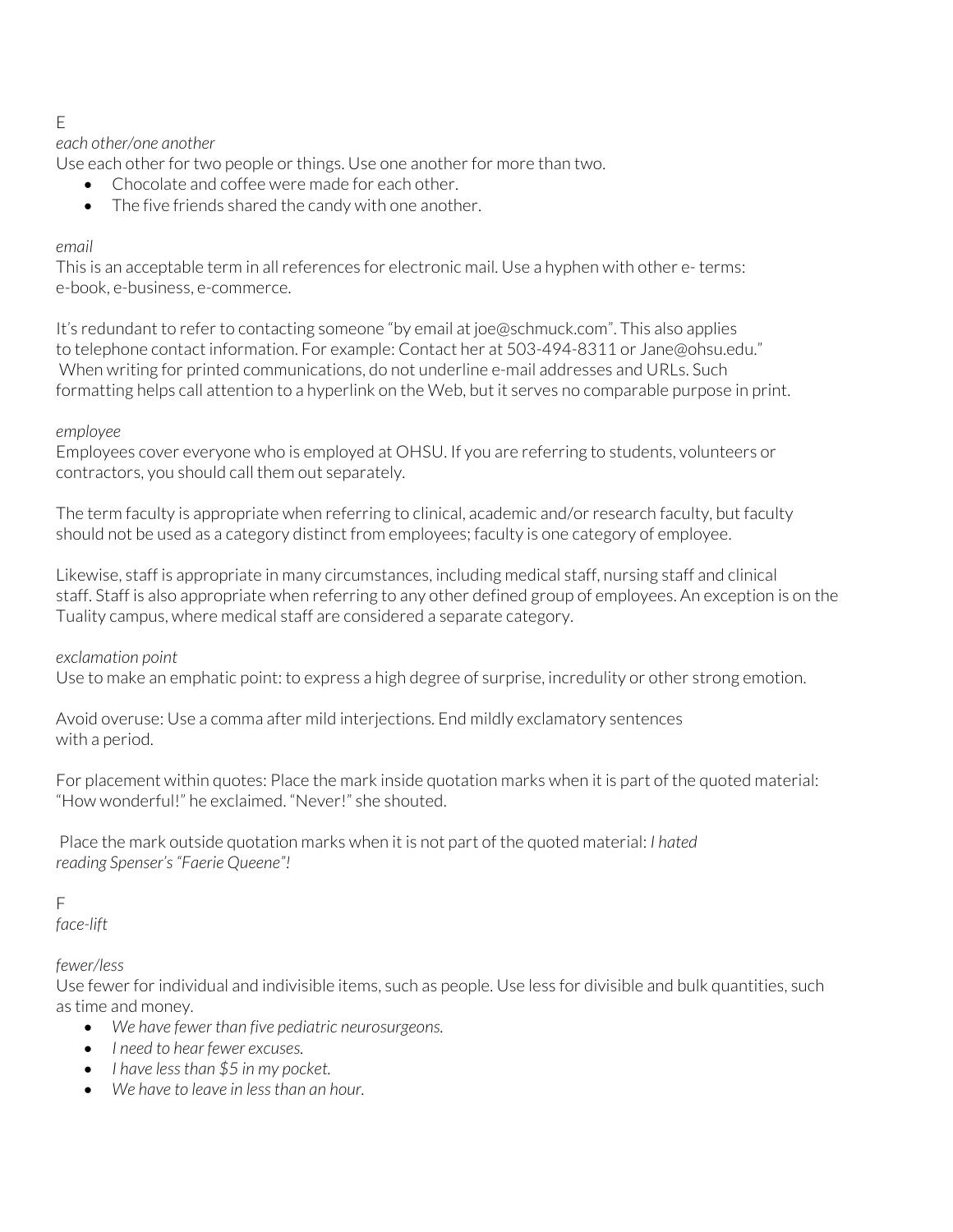#### *forward*  Not forwards.

## *fund-raising, fund raising, fund raiser*

Hyphenate when used as a modifier. No hyphen when you're using as a noun or to indicate the individual doing the fund raising. "*Fund-raising campaigns should never be launched without careful planning*" (as adjective). *"Fund raising is harder than it looks*" (noun indicating act of raising funds). "Fund raisers have great people skills" (noun indicating person doing the fund raising).

# H

# *headings*

Use title case for headings. Capitalize the principal words, including verbs, prepositions and conjunctions of four letters or more. See also the capitalization entry.

### *health care*

Two words except in the use of proper nouns, as in *Tuality Healthcare or OHSU Healthcare.*

### *Health care provider*

Use the term health care provider to generally refer to physicians, nurses, nurse practitioners and other providers of clinical care to patients.

### *HIPAA*

HIPAA refers to the Health Information Portability and Accountability Act. A common error is to spell this term "HIPPA" – be sure it has one 'p' and two 'a's.

OHSU communications that are patient-focused should include the following statement: OHSU protects the privacy of its patients' personal health information. If you would like a copy of the OHSU Notice of Privacy Practices, please ask for a copy at your next visit or call 503-494- 8849.

When appropriate, the following statement should be included on all patient-focused research materials where clinical trial participation may be requested: OHSU protects the privacy of its patients' and research participants' personal health information. If you would like a copy of the OHSU Notice of Privacy Practices, please ask for a copy at your next visit or call 503-494-8849.

### *hyphen*

See the dashes/hyphens entry.

# $\overline{1}$

*in, of*

Professor of obstetrics and gynecology, but instructor, research assistant or senior scientist in obstetrics and gynecology.

### J

### *The Joint Commission*

Use The Joint Commission in place of its former designation as The Joint Commission on Accreditation of Healthcare Organizations.

# *judgment*

The e is dropped when adding a suffix.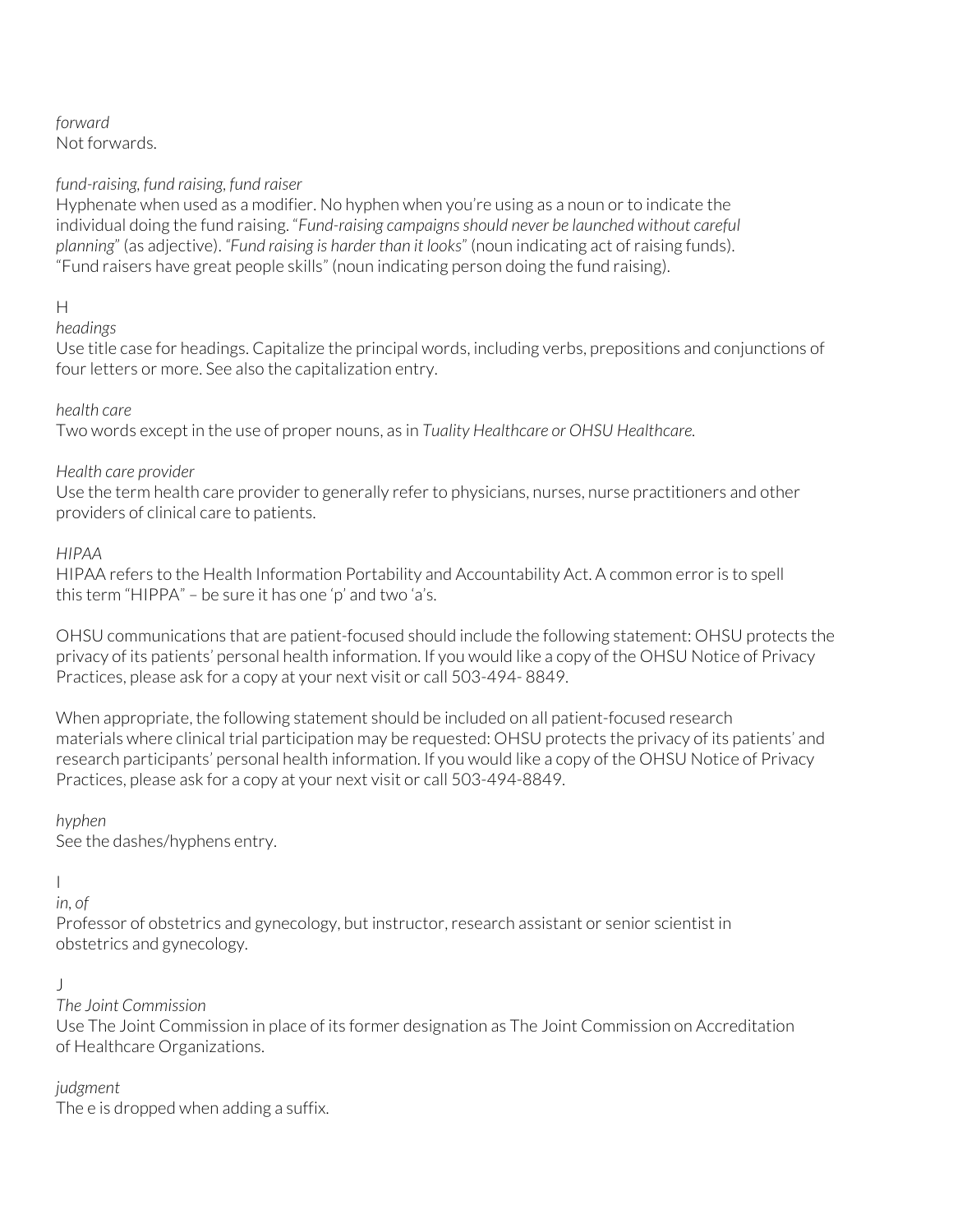# L

# *-ly adverbs*

Never use a hyphen with -ly adverbs in a compound modifier. The –ly clearly signals which word is being modified.

# M

# *middle initial*

In general, do not use a middle initial in people's names. Exceptions include people who are generally known by a name that includes their initial (Mark O. Hatfield, for example), people whose initial helps differentiate them from someone well known, and anyone who explicitly asks that his or her middle initial be used. In a list of people, strive for consistency, including or dispensing with middle initials throughout, as needed

# N

# *names*

Use last names only on second reference. In stories involving youngsters, generally refer to them by first name on second reference if they are 15 or younger and by their surname at 18 and older. In patient communications, continue to use Dr. to precede names of physicians on second reference. Be consistent.

# *National Institutes of Health*

It is acceptable to use NIH on second reference.

# *non-*

Generally, no hyphen: *nonemergency, nonprofit, nonsurgical*. Follow AP Style and Webster's.

# *numerals*

Spell out whole numbers below 10. *The Yankees finished second. He had nine months to go.*

Use figures for 10 or above and whenever preceding a unit of measure or referring to ages of people, animals, events or things, and also, in all tabular matter, and in statistical and sequential forms. *The law is 8 years old; the 101-year-old house.*

Some exceptions to the below-10 rule: Ages, millions and billions (except casual uses), percentages and currency: *My 8-year-old daughter just inherited \$3 million from her aunt. A week ago she had about 5 cents to her name. I asked her to lend me a thousand at 6 percent, and she said she'd think about it.*

At the start of a sentence: *Forty days was a long time to wait. Fifteen to 20 cars were involved in the accident.* The only exception is years: *1992 was a very good year.*

# $\bigcap$

# *OHSU Auditorium*

This building was formerly the Old Library Auditorium but enough time has passed that the reference to the old name is no longer needed.

# *OHSU Foundation*

Do not spell out Oregon Health & Science University Foundation. The OHSU Foundation is not a department at OHSU. It is a separate 501(c)(3) organization that exists to secure private philanthropic support for OHSU. The Doernbecher Foundation is its own 501(c)(3) organization. See also *Doernbecher Children's Hospital Foundation* entry.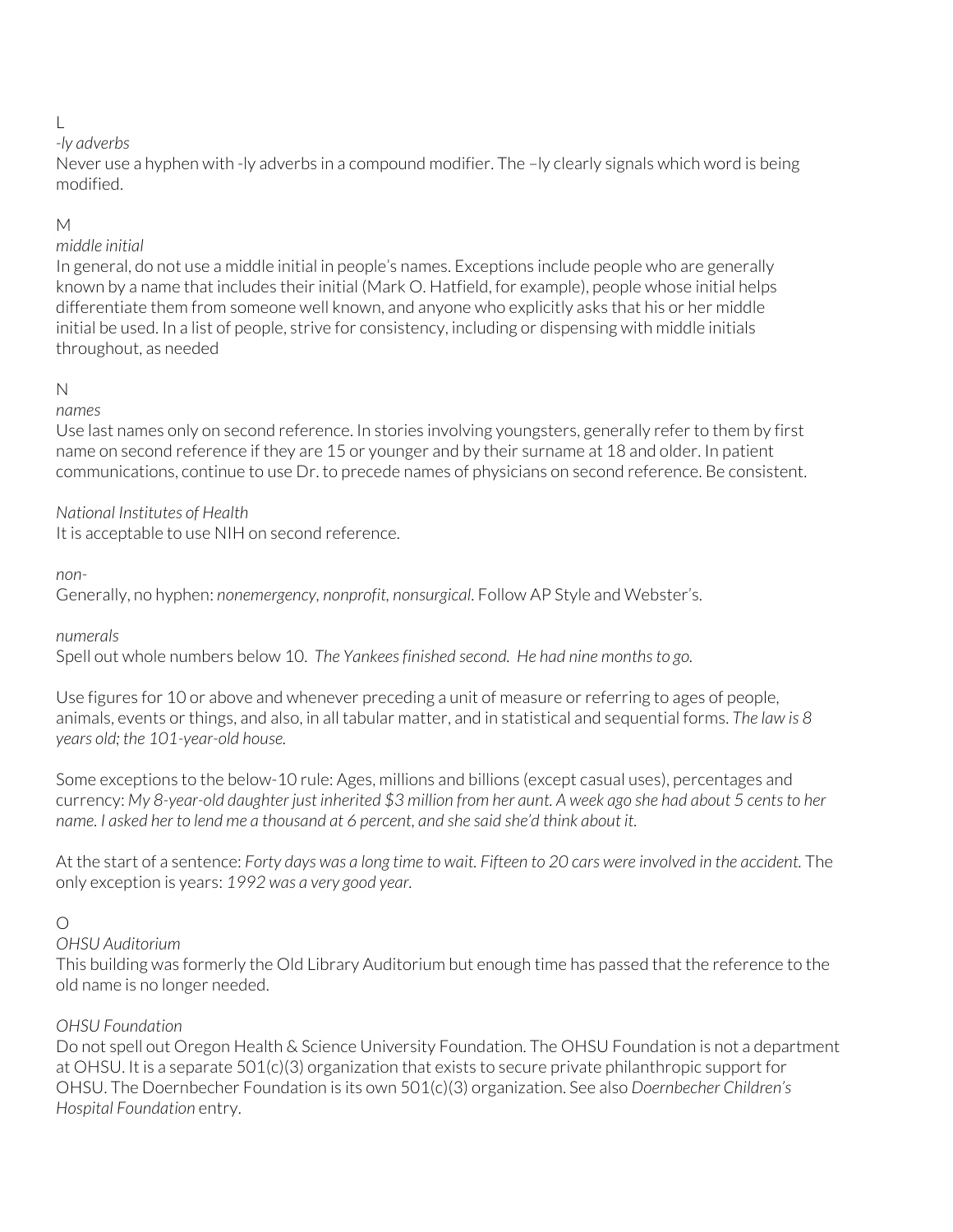## *OHSU Healthcare; OHSU Hospitals and Clinics*

The correct name for OHSU's clinical enterprise is OHSU Healthcare. This name was formally adopted during rebranding in 2006 and replaces OHSU Hospitals & Clinics. Do not refer to OHSU Hospital by historical names of South Hospital or University Hospital South. Do not refer to Multnomah Pavilion by historical names of North Hospital or University Hospital North.

Use the possessive and lower case when referring to the clinical operations themselves rather than the organizational entity: *OHSU's hospitals and clinics serve thousands of people a year.*

*OK*

Not okay or O.K.

*online*

One word in all uses. It's redundant to write "More information is available online at https://www.ohsu.edu/xd/." Instead simply write *"More information is available at https://www.ohsu.edu/xd/."*

### *Oregon Health & Science University*

Lead with OHSU in titles and short descriptions of the university. Use the full name in later referencing in copy, if location context is needed.

*orthopaedic, orthopaedics* Always include the a in the third syllable.

P

*Parkinson's disease* Not Parkinsons disease.

*people* Not persons.

### *percent*

Spell out in text. Use numerals, even below 10, except at the start of a sentence:

- *The treatment fails for 3 percent of patients.*
- *Seventy percent of new medical school graduates worry about paying back student loans.*

### *point of view*

Use a consistent narrative perspective throughout your writing.

- In peer-to-peer writing, use third-person narrative, using pronouns such as *he, she, they, herself and themselves.* This type of narrative presents an objective perspective, giving facts from one fixed view.
- In other narrative, use first- or third-person narrative, depending on the publication's guidelines. First-person (using pronouns such as "I" or "we") narrative presents a more personal perspective.
- For patient communications use first-person narrative to establish a friendlier tone.

# *punctuation with quotes*

Punctuation generally goes inside the quote marks.

- "What are you saying?" I asked.
- An exception is when a question mark inside the quotes would change the meaning or is not part of a title: *Do you want to see "Rogue One: A Star Wars Story"?*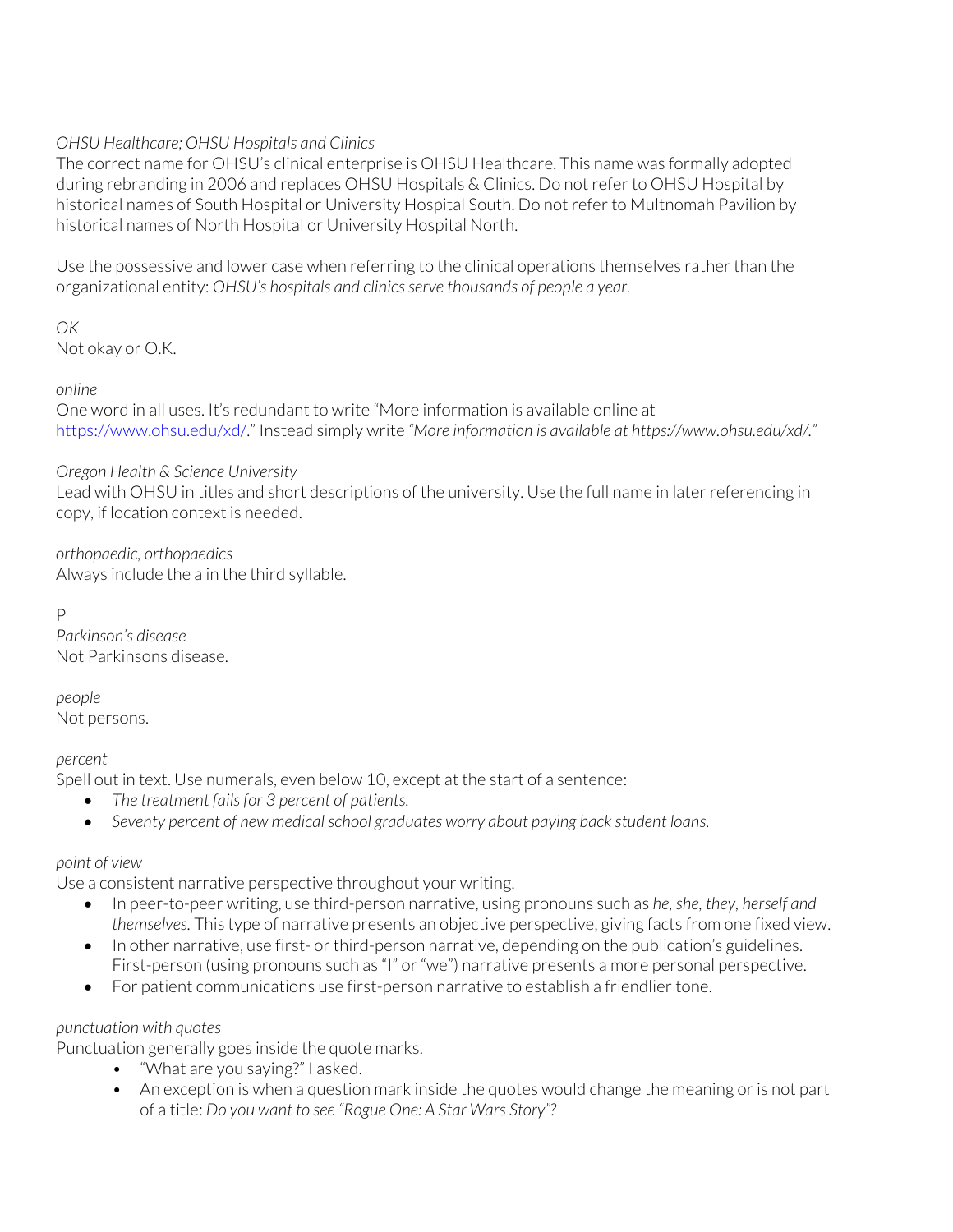### *practice*

See clinic, practice entry.

# R

# *rebut/refute*

Rebut means to argue against. Refute means to prove wrong.

- Incorrect: *She refuted his argument that cats make better pets than dogs.*
- Correct: *He rebutted the idea that a higher minimum wage would cost jobs.*
- Correct: *DNA evidence refuted the defendant's claim that he wasn't in the apartment.*

### *recur, recurred, recurring, recurrence* Not reoccur.

# *referring providers*

When writing for referring provides, refer to the relationship as a collaboration (not a partnership; that term has legal ramifications that would need to be vetted by Legal Affairs before use). Refer to a referring provider's patient as *"your patient."* This shows our respect for referring providers' relationships with their patients, recognizing they remain their patient's health care provider even after referral.

# S

*safety belt, seat belt* Two words.

# *Shriners Hospital*

The Portland Shriners Hospital is part of Shriners Hospitals for Children, a network of pediatric specialty hospitals founded by the Shrine fraternity. Use the Portland Shriners Hospital on first reference and "Shriners Hospital" on subsequent references. Avoid calling the hospital simply Shriners to prevent confusion with the fraternity itself. Shriners is not a part of OHSU although some faculty members have joint appointments there.

# *size*

OHSU is Portland's largest employer and one of the largest employers in Oregon. OHSU is not the largest employer in the tri-county or Portland metropolitan area. See also entry on boilerplate language.

# *staff*

See employee entry.

# *subheadings*

Use sentence case. Only the first word and proper nouns start with a capital letter. Subheadings can be slightly longer than headings if needed, but shorter is better. Think of them as headlines, not complete sentences. See also the capitalization entry.

# *subsite*

# *suspensive hyphenation*

When both items in a pair of hyphenated phrases have a common element, the first instance of that element can be omitted, without erasing the connection; the incomplete phrase is implied to have the same form as the complete one. For example: *Only 3- and 4-year-olds are eligible for the new preschool.*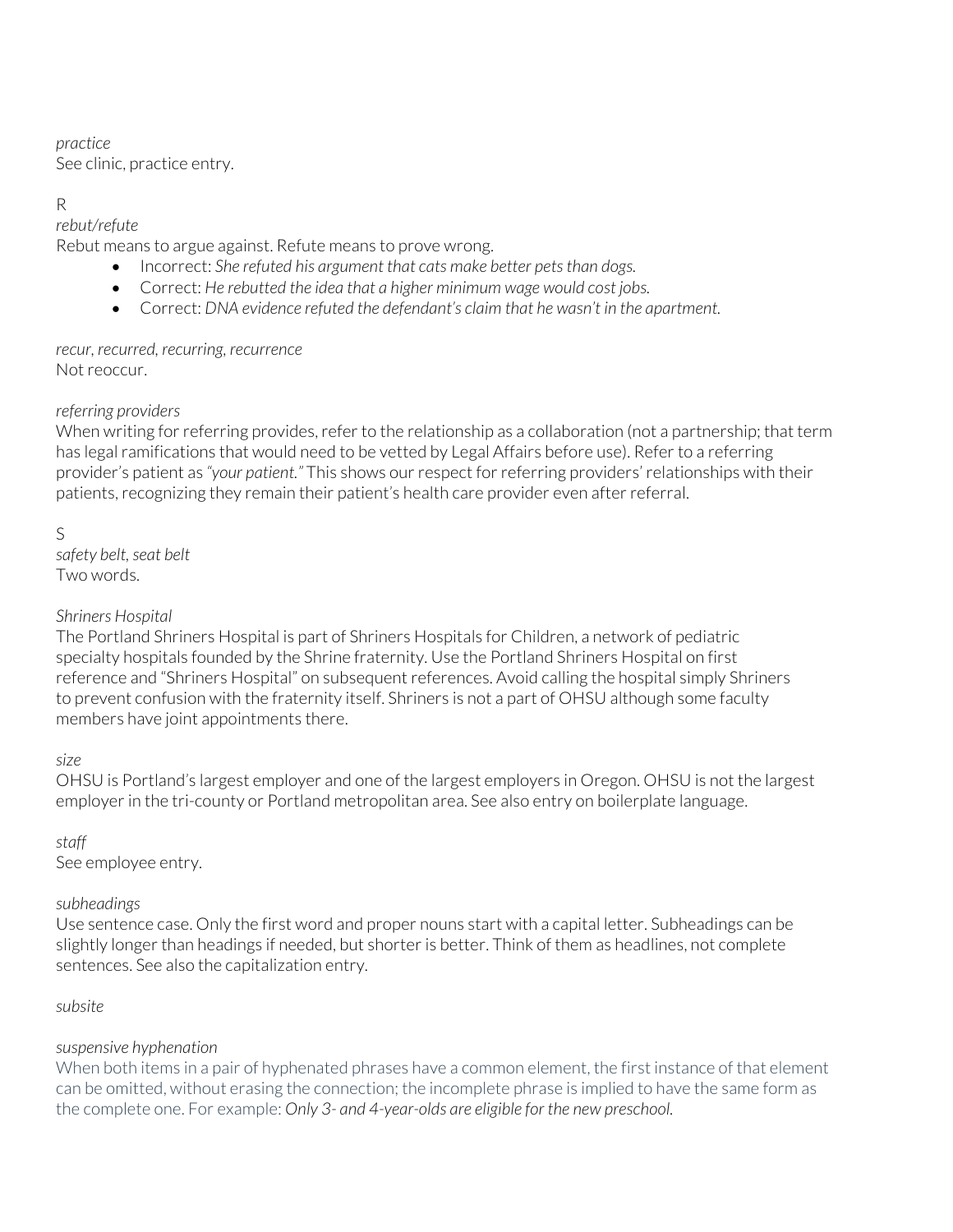# T

### *telephone numbers*

Use figures and hyphens, not parenthesis: 212-621-1500. For international numbers use 011 (from the United States), the country code, the city code and the telephone number: 011-44-20-7535-1515. Use hyphens, not periods.

The form for toll-free numbers: 800-111-1000.

If extension numbers are needed, use a comma to separate the main number from the extension: 212-621- 1500, ext. 2.

On ohsu.edu, phone numbers should be coded for users to access from a smartphone:  $\cdot$  503-346-0640

# *that, which*

See the essential clauses, nonessential clauses entry in the AP Stylebook for rules governing the use of these words to introduce clauses.

### *tense*

Tense is an inflectional form of a verb expressing a specific time distinction. See more at Websters dictionary to understand future tense, past tense, perfect tense, present tense. Be consistent in your writing and avoid changing the tense in the middle of your work.

# *times*

See entry in dates and times.

# *titles (professional)*

Most faculty in the schools have an academic appointment to a department and a corresponding academic title. The order of rank from top to bottom is: professor, associate professor, assistant professor, senior instructor, instructor.

Clinical professor (associate or assistant) is a faculty title that means the individual is a volunteer faculty member who is not an OHSU employee but has clinical practice privileges at OHSU.

Adjunct may be used for part-time faculty (less than .5 FTE) and for faculty whose primary affiliation is not with OHSU.

Faculty who have a clinical appointment ("chief of cardiology," for example) usually have an academic appointment as well; for example, professor of medicine (cardiology). Faculty with an academic appointment, however, do not necessarily have a clinical appointment.

When writing faculty names and titles:

- Order of doctoral degrees: Doctoral degrees are listed in the order earned after the faculty member's name.
- Order of credentials: name, academic degrees, department appointment (followed by a division, if relevant, in parenthesis): *Jorge Murch, M.D., Ph.D., professor of medicine (cardiothoracic), School of Medicine, and chief of surgery, OHSU Hospital.*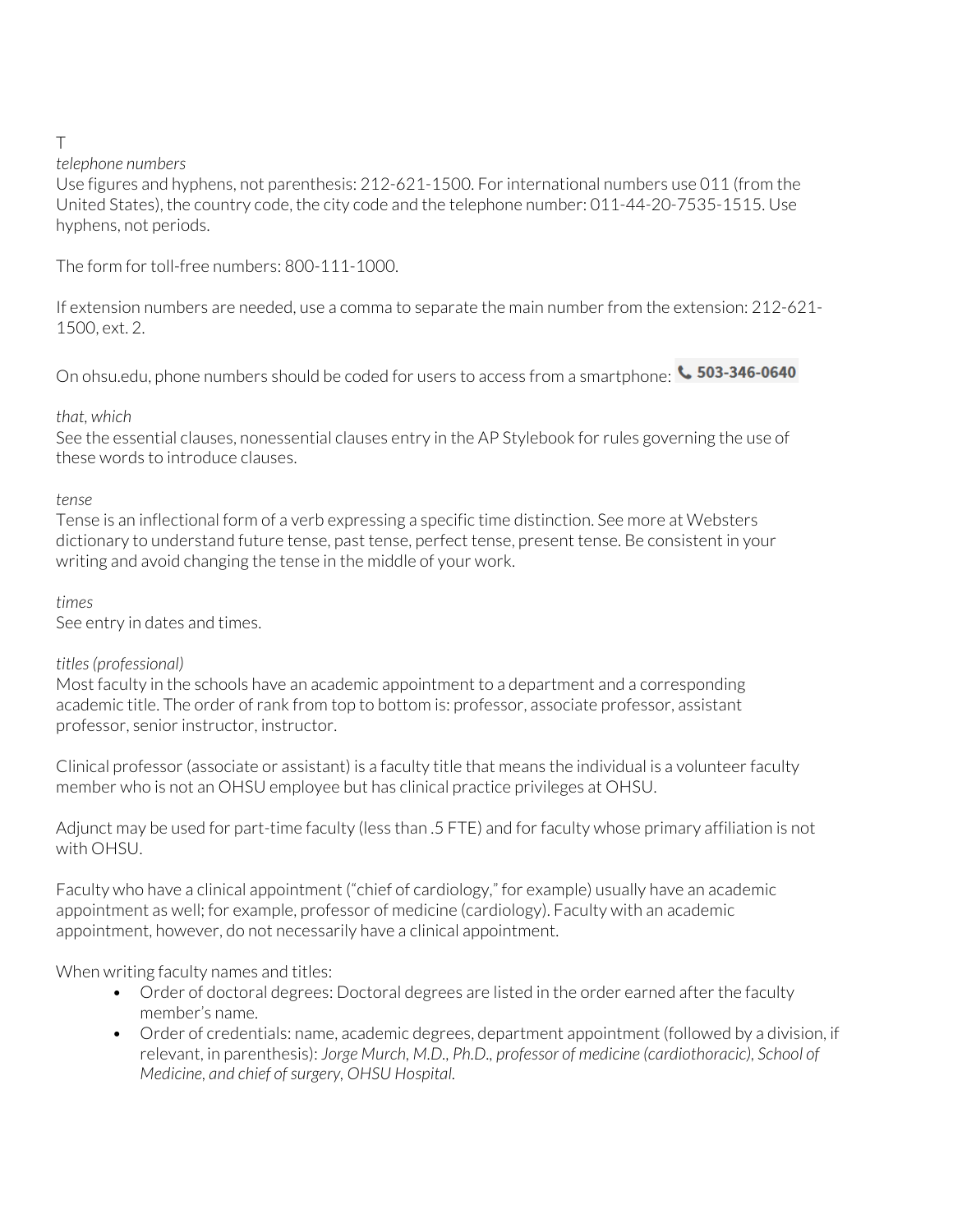- Multiple titles: Use the title most relevant to the topic first. Example*: "The research results surpassed expectations, said John Carry, M.D., an associate professor of medicine (cardiology) at the School of Medicine."* But: "*Smith's heart condition is not life threatening, according to his cardiologist, John Carry, M.D."* If there are multiple titles and it is cumbersome to mention them all at once, consider using a shorter version highlighting the person's area of expertise *(... "according to orthodontist Steve Snapple, D.M.D.")* and adding the formal title and/or an additional appointment in a subsequent reference*: "Such complications are rare, added Snapple, professor of orthodontics and the Hershey Professor of Orthodontia at the OHSU School of Dentistry."*
- Academic titles: The use of academic titles is recommended in most cases (including name of school and department and division if applicable): If the title is long and cumbersome to use in the communication, put it at the end of the story with a note: *"Details, Joe Smith, M.D., professor of medicine (cardiology) in the OHSU School of Medicine; head of the Division of Cardiology."*
- Computer science titles: The three broad categories are software engineers, computer engineers (who concentrate on hardware) and computer scientists. The latter, however, may be either of the previous two, or they may work at the intersection of hardware and software, or they may devote themselves to theoretical issues. Best to ask for the individual's preference.
- Courtesy titles: In peer-to-peer publications (e.g. scientific publications), do not use courtesy titles, e.g. Dr. In other publications (particularly, patient-facing communications), it is appropriate to use courtesy titles as long as it will not be confusing that they are not another classification of employee with a doctorate degree such as nurse practitioners, scientists and dentists.
- Capitalization of titles: See entry under capitalization.

Titles of leaders in academic areas: OHSU's major units are divided into departments. The Schools of Dentistry and Medicine have basic science and clinical departments. An academic department is accountable to a chairman or chairwoman. A division is accountable to a head. A clinical department is accountable to a chief. Most academic departments are divided into divisions, which are overseen by division heads. Divisions may have further sub-divisions, which are divided into programs, labs or sections.

Titles of leaders in clinical areas: Clinical departments have clinics and other patient care activities. Some units have other designations other than department, including divisions, sections and centers (e.g. Alzheimer's Center, Parkinson's Center). Sections, labs, centers, institutes and clinics are led by directors.

See also, entry on *centers and institutes*.

*total, totaled, totaling* Do not double the t when adding a suffix.

*Tourette syndrome* Not Tourettes.

*toward* Not towards.

 $\cup$ *use (v.)* Always preferred over utilize. It means the same thing and is shorter.

 $\vee$ 

*voicemail*